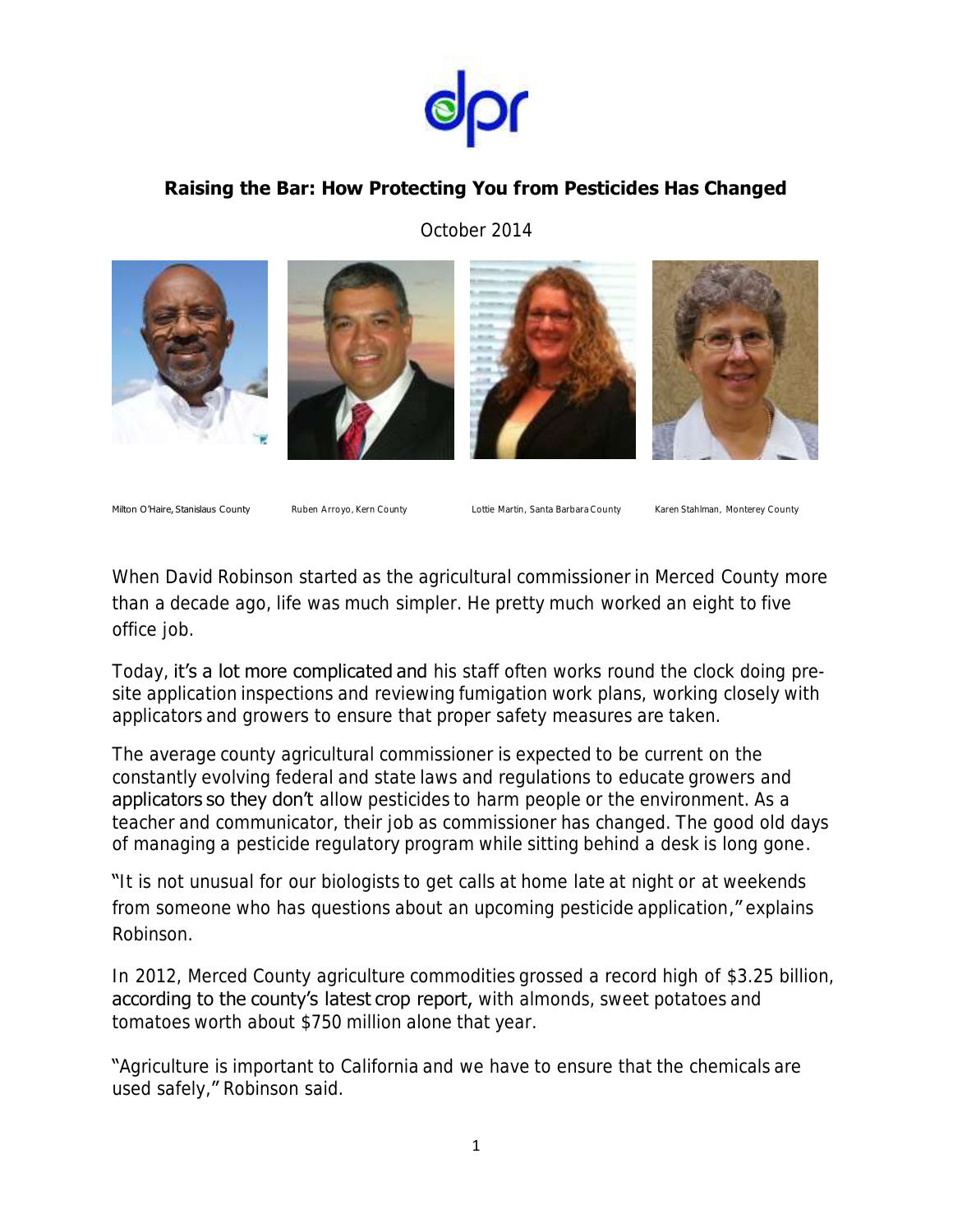In the 26 years that Robinson has been working in the county agricultural system, he says it never gets dull or boring. And it's never easy.

"I would say this job is at least eight times more complicated than it used to be," he said.

Robinson is one of **California's 5**5 county agricultural commissioners (CAC). There are more than 1,000 biologists statewide, with about 350 of them dedicated to enforcing pesticide laws at the county level. This includes the responsibility of inspecting growers, applicators, farm labor contractors and others in the county who may handle pesticides.

Overseen by the state agency, Department of Pesticide Regulation (DPR), the role of the CAC is unique. Part of their role is to investigate pesticide exposure incidents and complaints at the county level, issue restricted materials permits, and are the interface between the local community and state regulators.

"The biologists and inspectors are our boots on the ground," said DPR Enforcement Branch Chief George Farnsworth. "They are, in short, the local enforcement officer who keep people accountable, uphold pesticide laws and levy fines."

In 2013, the Santa Cruz County Agricultural Commissioner coordinated with DPR on an investigation regarding the illegal use of a pesticide on strawberries. The commissioner referred the case to DPR, which resulted in the state fining a grower \$15,000. Apart from the monetary fine, the commissioner ordered the destruction of the strawberries, valued at about \$200,000.

Besides an increase in the number of people wanting to grow crops, there are more safeguards in place that require a commissioner's attention. A lot of commissioners insist that new growers and pesticide applicators take a class before they even submit a request to apply pesticides. That means more legwork to ensure growers are certified to use pesticides, outreach to let farmers know about classes, and the ability to get the word out to diverse populations.

That's the case in Stanislaus County, where there are classes aimed at the local Hmong community. The County Agricultural Commissioner, Milton O'Haire, wants to ensure they are trained on how to use fumigants  $-$  a type of pesticide that is injected into the soil before growing crops like strawberries, cling peaches, spinach, tomatoes and other crops. As many as 20 people took the class last year.

Requiring more training from people who apply pesticides is just part of the increased vigilance that commissioners show towards fumigants. Today, you are likely to find them trudging all over fields early in the morning, with copies of permits and other documents in hand.

Stanislaus County does a pre-site inspection on every fumigant application.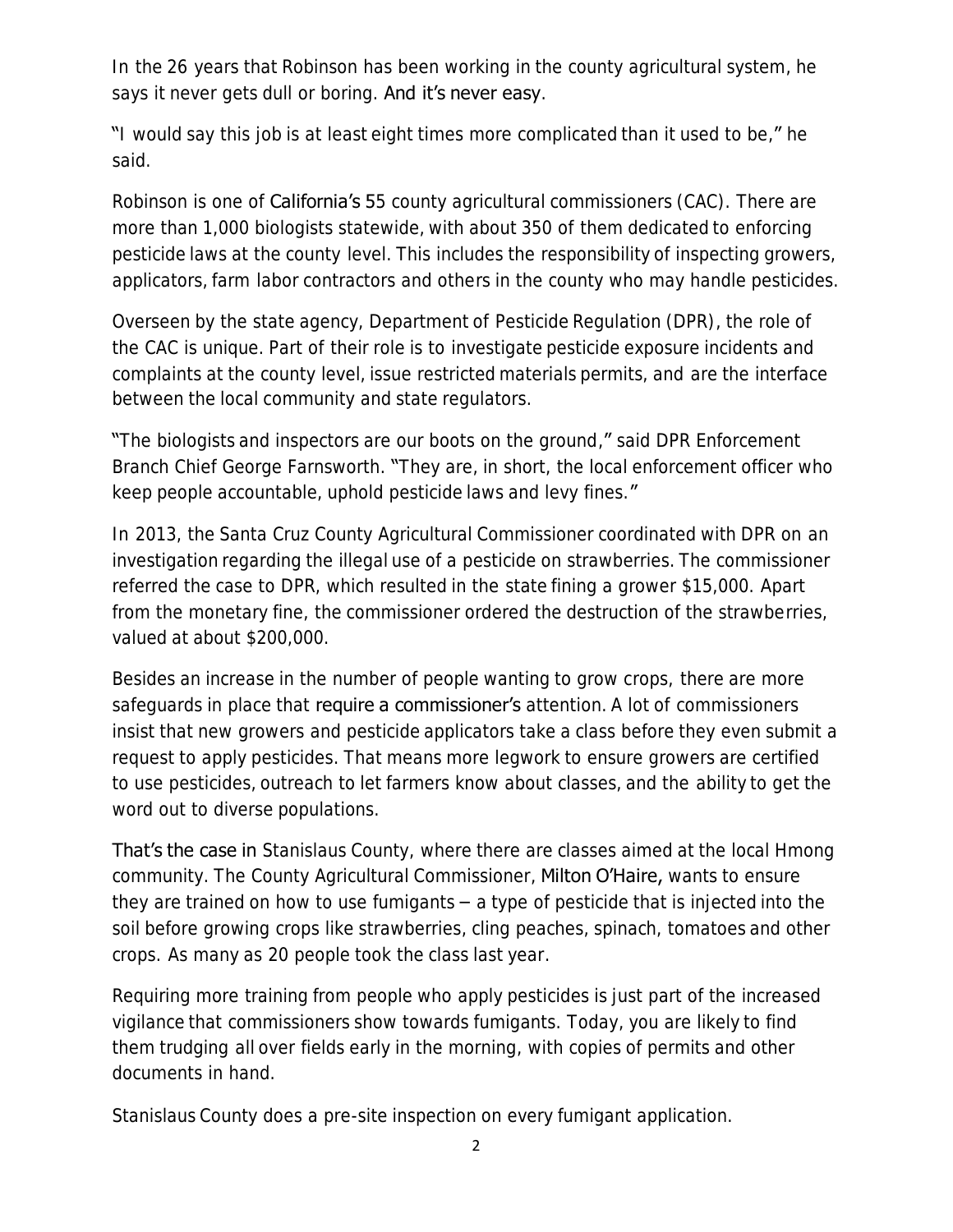"Sometimes we have had to make people change their plans because the fumigations takes us too close to a school, or an area that may be hard to evacuate in an emergency," said O'Haire. "Sometimes we have told applicators, 'Sorry, you can't use this product,' or 'Postpone your fumigation to a later date.""

This may temporarily delay the applicator, but O'Haire says he believes that the regulations are there to protect public safety. He says that the people using these products are certified professionals and understand the restrictions, even if they do not like them.

"They work very closely with us to figure out how to get things done the right way," he said.

Extensive outreach to minority applicators is important, agreed Kern County Agricultural Commissioner Ruben Arroyo.

"There is a lot more diversity among applicators and growers than in previous years and we are ever vigilant about safety," Arroyo says. His CAC office has worked with various organizations like UC Cooperative Extension to help reduce incidences of drift to historic lows.

Ever-changing state and federal regulations are another job challenge for the county staff.

"A few years ago the labels (instructions on use) were just three or four pages long," recalls Lottie Martin of the Santa Barbara County Agricultural Commissioner's office. "Nowadays they can be more than 28 pages long, so we often have to spend a lot of time to help applicators and growers understand how they can use them safely."

As the supervising agricultural biologist, Martin says she and her team holds lots of meetings with growers and professionals explaining what chemicals can and cannot be used. And with the regions growers now planting a variety of crops including carrots, blueberries and increasingly strawberries, she says there as many as 200 fumigations in the county, all year round. Martin estimates that staff spends upwards of six hours per fumigant work site plan. But, she says, the most challenging times are when the weather changes and all the carefully laid plans must be adjusted. It 's challenging, she says with a sigh.

"We have to work with wind and heat and always be prepared for change," Martin said.

Constant communication is important.

"Sometimes we will work with a grower, who wants to use a pesticide on a particular plot of land," said Karen Stahlman, Chief Deputy Agricultural Commissioner for Monterey County. "We spend a lot of time educating them about the complex rules and